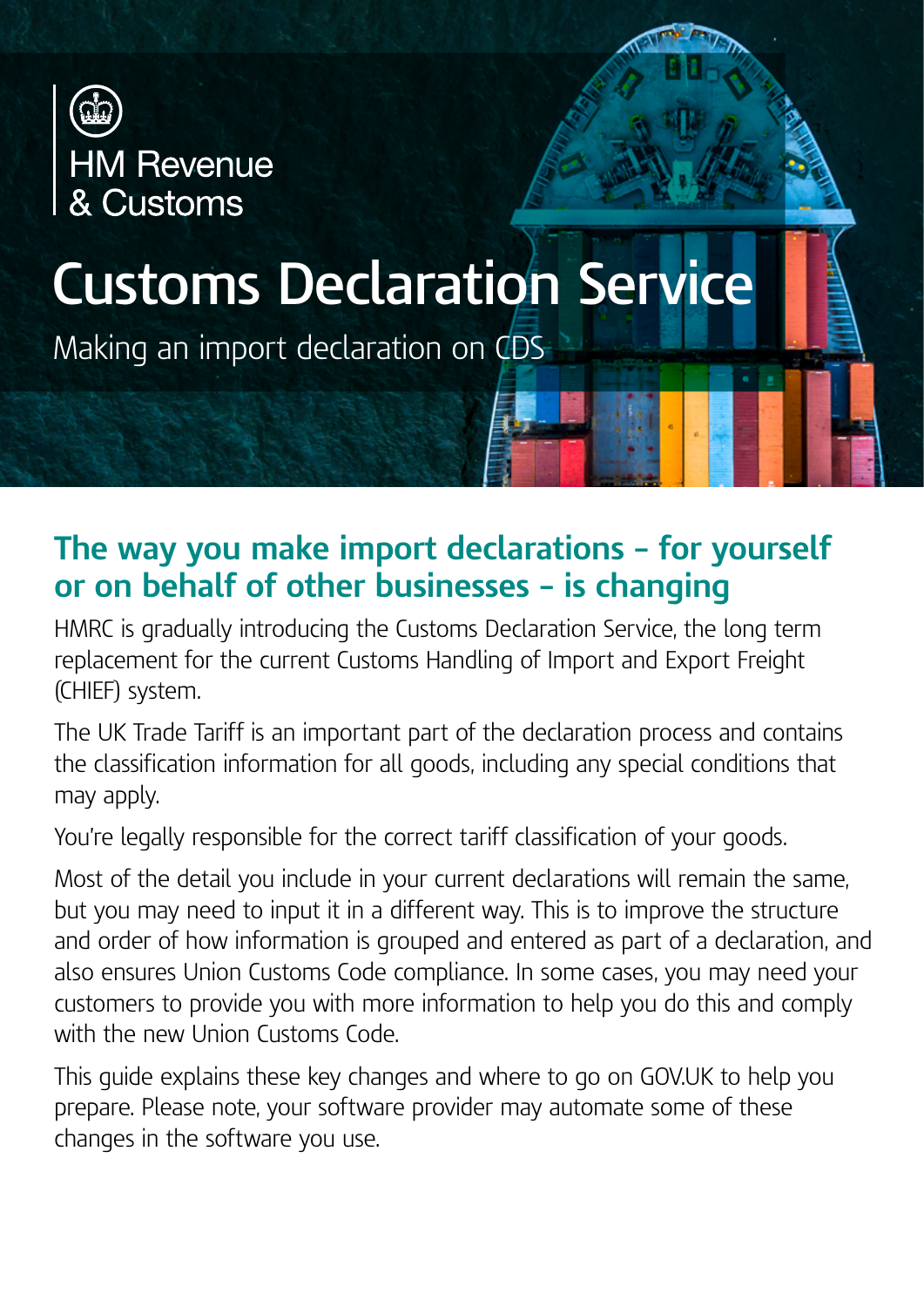### **What's changing?**

For declarations, 'Boxes' in CHIEF are being replaced with 'Data Elements' in CDS. While boxes and data elements perform similar functions, they are not 'like for like'. In CHIEF, up to 68 boxes are completed for imports, with 45 boxes typically completed for exports. In CDS, you may need to complete up to 76 data elements for imports and 65 for exports, depending on the type of declaration and situation.

For example, in CDS an import declaration to free circulation (involving valuation method 1), will require the completion of more data elements than a declaration into customs warehousing.

You should take the time to understand the different data elements and what needs to be completed for each one. A single box in CHIEF may contain several pieces of information; in CDS, the same information may now be separated into specific data elements. For example, when making a declaration using CHIEF, the Declarant/Representative information is entered in box 14. In CDS, this information is broken down over five data elements.

#### **The Data Elements are divided into eight groups. There's more information about these on the next page.**



#### **Where to go for more information:**

For more information about these and any other changes being introduced as a result of the introduction of CDS, please visit **[GOV.UK/customsdeclarationservice](http://GOV.UK/customsdeclarationservice)**